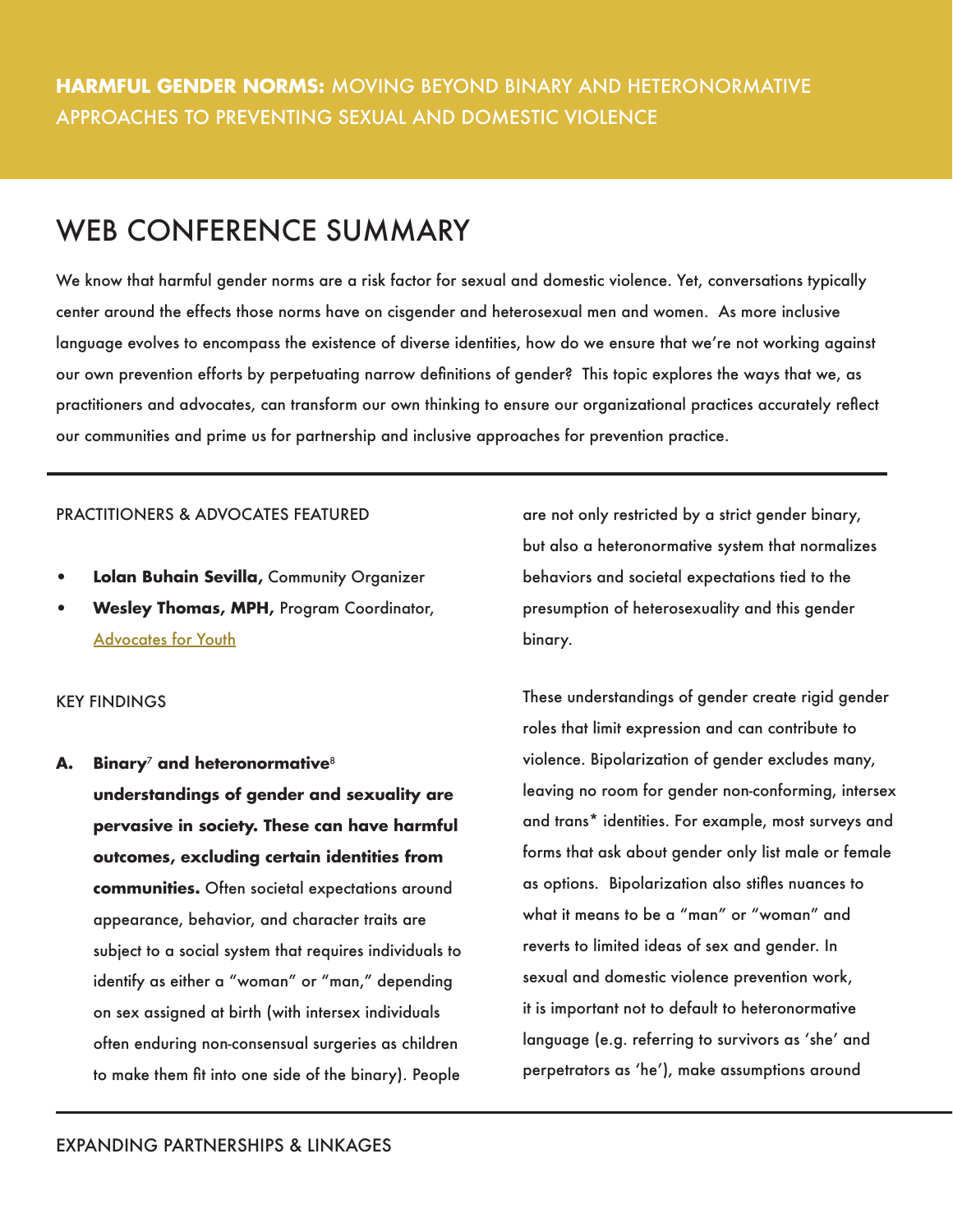non-traditional romantic partnerships or mis-gender clients, colleagues and community members.

**B. There is language we can use that encompasses real intersecting identities, such as "UndocuQueer."** It is important to be aware of the limits of language and address the realities behind the language we use when talking about gender. At the same time, we must deepen our understanding of intersectional identities to better understand how systems of oppression impact people's multiple identities (e.g., race, immigration status, sex, sexual orientation, or gender identity). "I am UndocuQueer" is an art project with the Undocumented Queer Youth Collective and the Queer Undocumented Immigrant Project (QUIP) that acknowledges intersectionality and recognizes the complex livelihoods of those who are queer and undocumented in the migrant rights movement.

#### **Here are some helpful terms:**

- Ally: An individual or organization that actively helps another with a specific issue by acting in opposition to oppression. Here, ally refers to one who openly supports and affirms the rights and dignity of LGBTQ+ people.
- Cisgender: Used to identify someone who is not transgender, and typically refers to someone whose gender identity aligns with the sex they were assigned at birth.
- Gender expression: Any way in which an individual chooses to present or explain their gender. It can include one's sense of self and the image that one presents to the world.
- Gender identity: The inner sense of one's own gender.
- Queer: Used to identify someone who aligns



"I am UndocuQueer" art project is an example of acknowledging intersectional identities. [Image of "I am UndocuQueer" poster with a person wearing stickers that read "undocumented and unafraid" and "Queer and unashamed."]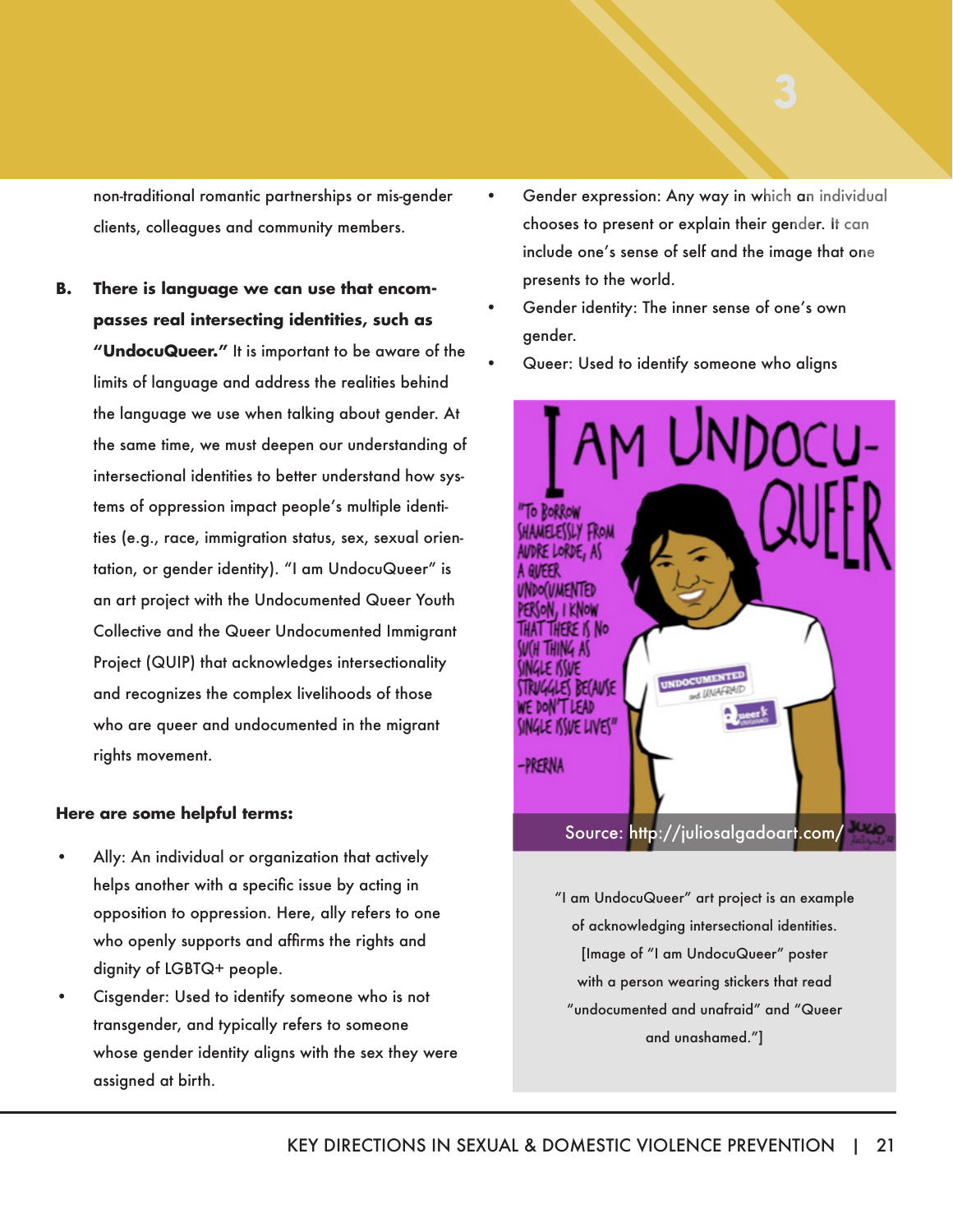themselves with the trans, bisexual, lesbian, and gay community. A term which is often taken back in a positive way for self-identification, in contrast to its negative historical use to ridicule and label anyone not conforming to heterosexual norms and societal gender expectations. This has both personal identity and political connotations.

- Transgender: Used to identify people whose gender identity differs from the sex or gender they were assigned at birth, and whose gender expression differs from what is culturally expected of them.
- **C. Through individual and organizational change, such as expanding language and curricula, practitioners can reflect gender and sexual diversity and include non-binary and non-heteronormative identities.** Rather than examining gender as on a continuum with men and women on opposite ends and everyone else in between – the [Universe Model of Gender s](http://www.preventconnect.org/wp-content/uploads/2016/02/Universe-Model-of-Gender-2015.pdf)ees each person's gender as a star in the universe. Each person's gender is unique and distinct, but clustered into galaxies that honor the expansive range of iden-

tities that exist Advocates and practitioners should engage people with a variety of gender identities in their work and be more inclusive in examples they use in curriculums they implement — for example, by expanding language around gender and opting not to gender everyone around the binary. There are also action steps individuals can take to be a **Trans** [Ally,](http://www.preventconnect.org/wp-content/uploads/2016/02/Action-Steps-for-Being-a-Trans-Ally_April2017.pdf) such as being an active bystander, using the correct pronouns, and listening to trans voices.

To build organizational capacity, advocates can call for things like all-gender restrooms and more inclusive forms and surveys that ask, "what is your gender identity?" rather than asking people to choose male or female. Organizations can also engage in trainings on gender inclusivity, identity, and expression to better meet the needs of the communities they serve. For example, Gender [Spectrum](https://www.genderspectrum.org/) highlights strategies for building capacity around basic identity conversations, physical development, and language.